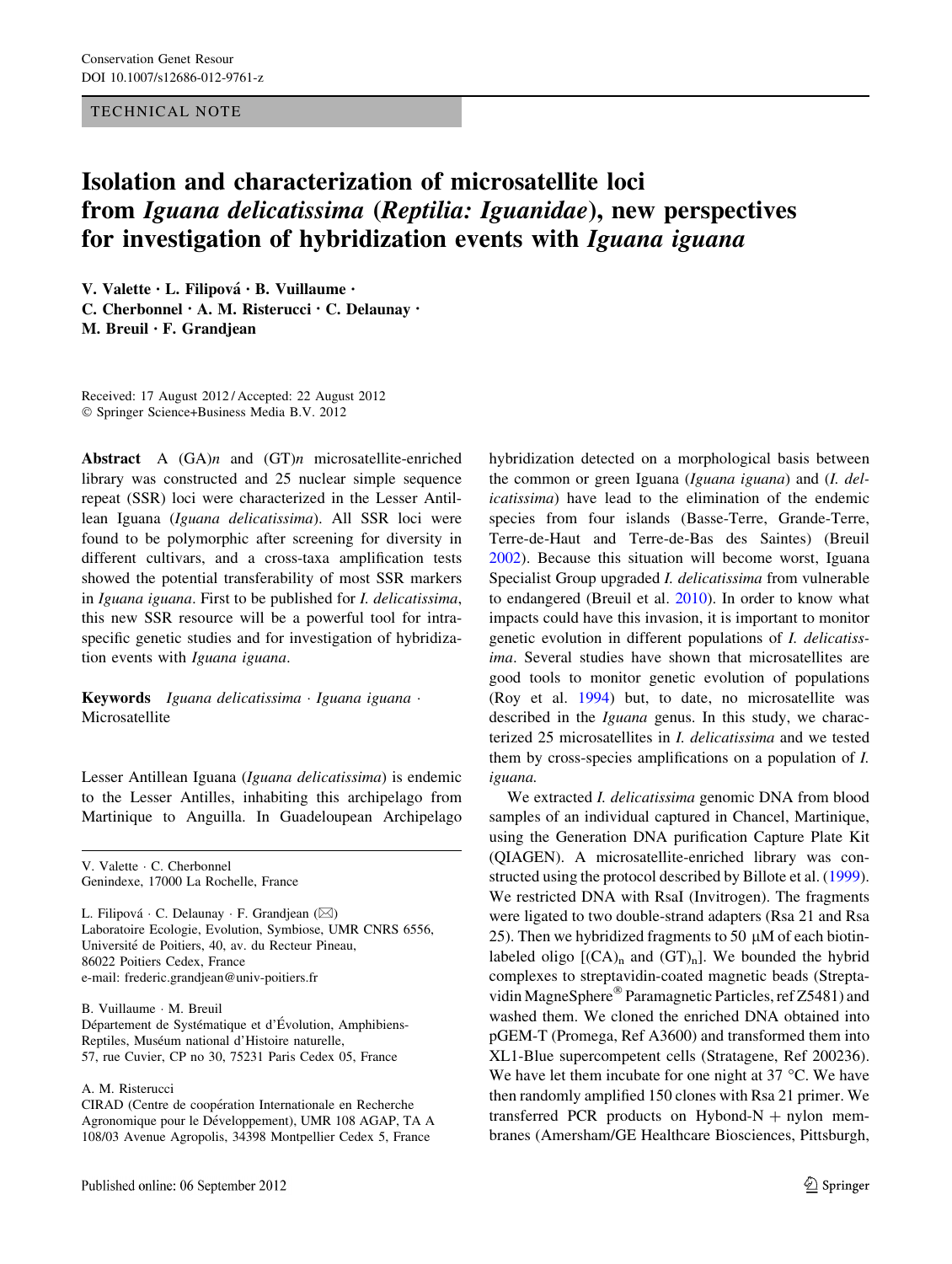<span id="page-1-0"></span>

| Sequence $(S'-3)$     | Table 1 Characteristics of the developed microsatellite loci     |                 | for 1. delicatissima        |                                                                                                                                                                                             | I. delicatissima   |         |         | I. iguana |                      | Usefulness |
|-----------------------|------------------------------------------------------------------|-----------------|-----------------------------|---------------------------------------------------------------------------------------------------------------------------------------------------------------------------------------------|--------------------|---------|---------|-----------|----------------------|------------|
|                       | Repeat Motif                                                     | Clone size (bp) | Forward                     | Reverse                                                                                                                                                                                     | ð<br>allele<br>Χo. | Е       | HE      |           | size range<br>Allele |            |
| Lbgl                  | $GT$ )10                                                         | 190-194         | GAGGAATGGAA<br>CGCTCAGT     | TCAGGTGATCAGGACTGCAA                                                                                                                                                                        |                    | D.04    | 0.04    |           | $188 - 204$          | ᄑ          |
| IgdL2                 | (CA)9                                                            | $207 - 212$     | TGCAGGTTTCAC<br>GGCAGATT    | IGTTCACTTGAGCAG <tgctt< td=""><td></td><td>0.07</td><td></td><td></td><td>209</td><td>ェ</td></tgctt<>                                                                                       |                    | 0.07    |         |           | 209                  | ェ          |
| IgdL3                 | (TT)10                                                           | 249-255         | CAGAAGCATCAGCCAGCTCT        | CCAGGGCATCTTTGA^CAG                                                                                                                                                                         |                    | 0.15    |         |           | 249-259              |            |
| LgdL4                 | (GT)10                                                           | 168             | GGCTGCTCACACCTTCTCAT        | ITCTTGAACATCCCCTTTAGC                                                                                                                                                                       |                    |         |         |           | 162                  | ᄑ          |
| IgdL5                 | (GT)10                                                           | $176 - 192$     | ATAGCTGAGGTGAGCCCTTG        | ICAGAGCAAGGCAATGGTAA                                                                                                                                                                        |                    | 0.08    |         |           | $192 - 194$          | ᄑ          |
| lgdL6                 | $GT$ )10                                                         | 250             | TCGTTGTCGGTAACTCACCA        | GAACAGGAGCGGCTGTACTC                                                                                                                                                                        |                    |         |         |           | 254                  | ェ          |
| $L_{\rm bol}$         | $GT$ )10                                                         | 186             | CAGCACAACCAACATGGCTA        | TGACACATCTGCAAGAATACCC                                                                                                                                                                      |                    |         |         | ΣN        |                      |            |
| IgdL8                 | (CA)9                                                            | 226             | GACTACATGCGATGTATCCCTTI     | GGGTCTTAAATAAACTCCACTGGTT                                                                                                                                                                   |                    |         |         |           | 220                  | ≖          |
| IgdL9                 | (CA)9                                                            | 190             | <b>TCAAACCGCCTCTGATTACC</b> | ITTCTGCTTAAAGATGCCTATTG                                                                                                                                                                     |                    |         |         | SN        |                      |            |
| $I$ gd $L10$          | (GT)16                                                           | 168             | TGTATAGCCCAGGGTTGGTT        | CTCATGAGGCTACTGGCACA                                                                                                                                                                        |                    |         |         | SN        |                      |            |
| IgdL11                | (TG)19                                                           | 270-280         | GCTTCAGTGCATAGTTTCCTGTT     | TCATATATGCACTTCCCTCTCC                                                                                                                                                                      |                    | 0.5     | 0.41    | SN        |                      |            |
| IgdL12                | (TG)12                                                           | 178-194         | GAGCCCACCAATTAATGGAA        | TCTCTGTTGCAATCCAGCAA                                                                                                                                                                        |                    | 0.57    | 0.39    |           | $178 - 184$          |            |
| IgdL13                | (TG)13                                                           | 250             | AGCTCTTCAGAGTGCTGAACC       | TGGCCCTTGAGAAAGTAACTG                                                                                                                                                                       |                    |         |         |           | 236-238              | ≖          |
| $\rm Ig dL14$         | (CA)16                                                           | 191-193         | CCTACAGATCATATCTTGTGCATTC   | TGGGAGAGATTCATCGGAAC                                                                                                                                                                        |                    | 0.48    | 0.46    |           | 187                  | ᆍ          |
| IgdL15                | (CT)9                                                            | 206             | AATCCTTGCTGATCCACTGC        | GCTGCATGAGGATGAATG                                                                                                                                                                          |                    |         |         |           | 204                  | ᄑ          |
| IgdL16                | $(T)$ 13                                                         | 182             | GGTCTATTTCACAGGCAGCTAA      | GTTCAGCGATGCAGGTGTTA                                                                                                                                                                        |                    |         |         |           | 180                  | 工          |
| $I$ gd<br>$I$ $\!7$   | (TT)                                                             | 230             | AACCATAATGTCCATCCACACA      | TGGAAGTTCAGGTGAATCCAT                                                                                                                                                                       |                    | 0.39    | 0.24    |           | 240                  | ᇁ          |
| $I$ gd<br>$I$ 18 $\,$ | (GT)                                                             | 199             | GGGAATAGCAGCAGCTTACAA       | <b>ITCTGCCAGGCT^TAGGAA</b>                                                                                                                                                                  |                    |         |         |           | $191 - 193$          | ≖          |
| IgdL19                | $GT$ )18                                                         | 232-236         | CCTGGGTACCACTCAAGCTC        | GCTGCTGCAGAAGTCATAGC                                                                                                                                                                        |                    | 0.51    | 0.48    |           | 238-240              | ᄑ          |
| $I$ gdL $20$          | $+$ (CA)20<br>(TC)13                                             | $202 - 214$     | CCTGTGCTAGAACTTGCCATT       | GATGAAAAGTGCCTTCCTAGACA                                                                                                                                                                     |                    | 0.51    | 0.6     |           | $180 - 182$          | ᇁ          |
| IgdL21                | (AC)18                                                           | $186 - 190$     | CCAGCTGTGTCCAAATGTCT        | AAGTGACTGCCCAAGGTGAC                                                                                                                                                                        |                    | 0.41    | 0.37    |           | 166                  | ᄑ          |
| IgdL22                | (TG)8                                                            | $208 - 210$     | GGAATGAGCCAATTGAGGAA        | GGAGGAAAGACTGAGCAACAA                                                                                                                                                                       |                    | 0.05    | 0.05    |           | 206                  | ᇁ          |
| IgdL23                | $(CT)4 + (GT)14$                                                 | 303             | TTGGACAGAAGTTTTATGGCATT     | GCCATGGGCAGTTAGTAAGG                                                                                                                                                                        |                    |         |         |           | 313-317              | ᇁ          |
| $\rm IgdL24$          | $(T)$ 14                                                         | 188-200         | CCTGTGGCAGCCAATTCTAT        | GGGCAGGGAGGAATAGAGTAA                                                                                                                                                                       |                    | $0.54*$ | 0.14    |           | 172                  | ᇁ          |
| IgdL25                | (TD)                                                             | 186             | GACTCTGGGATGGGAGTGAA        | CCAATGAGTAGCCACAGGT                                                                                                                                                                         |                    |         | $\circ$ |           | 196-198              | Ξ          |
|                       | species, heterozygosity value are indicated for I. delicatissima |                 |                             | Locus designation, repeat motif, temperature of annealing, forward and reverse primer sequences for the 25 developed microsatellite loci, allele range and number of allele for both Iguana |                    |         |         |           |                      |            |
| H hybridization       |                                                                  |                 |                             |                                                                                                                                                                                             |                    |         |         |           |                      |            |
|                       | * Significant value ( $p < 0.001$ )                              |                 |                             |                                                                                                                                                                                             |                    |         |         |           |                      |            |